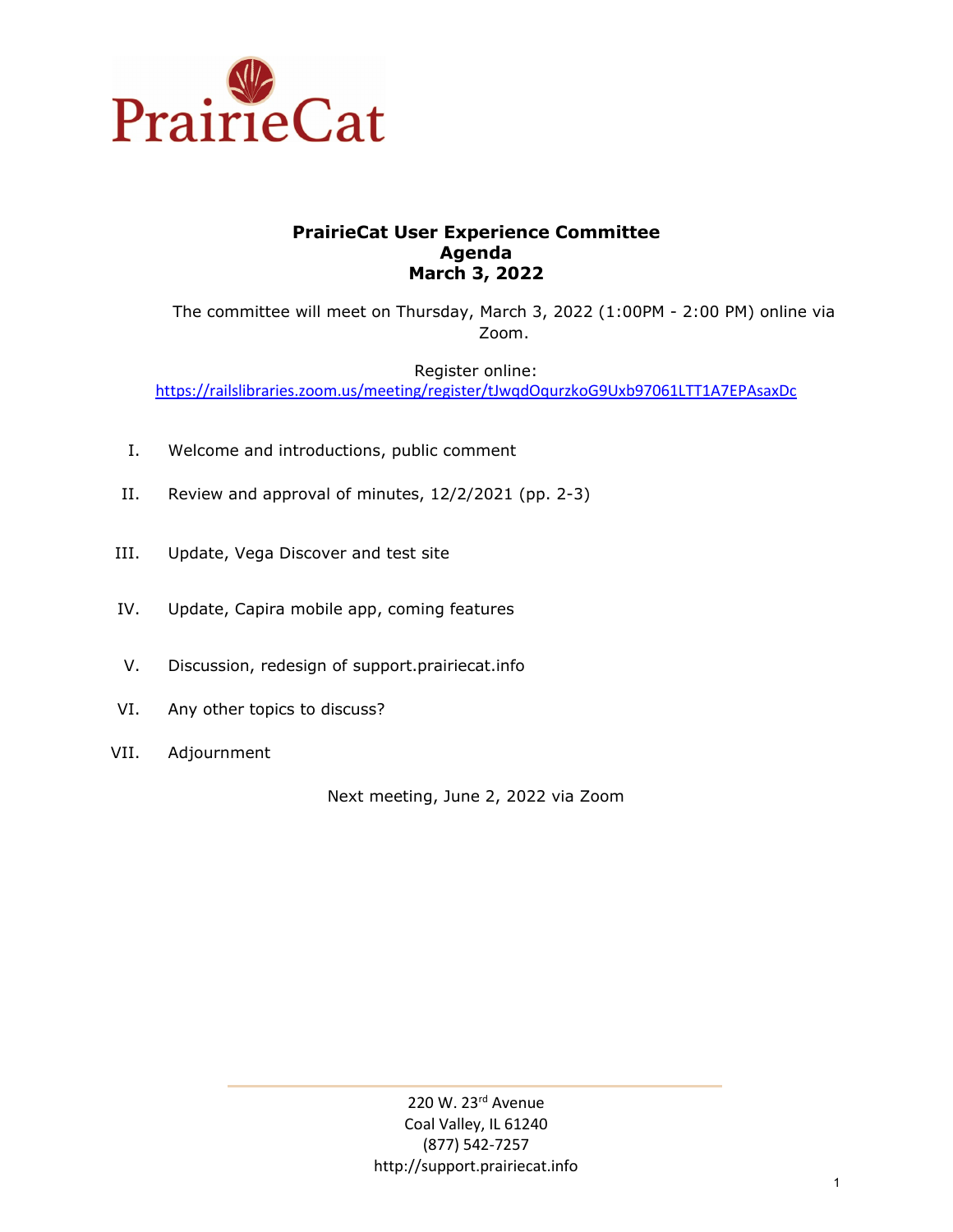

## **PrairieCat User Experience Committee Minutes December 2, 2021**

The committee met on Thursday, December 2, 2021 (1:00PM - 2:00 PM) online via Zoom.

Register online: [https://railslibraries.zoom.us/meeting/register/tJYufu6uqTkoGdMCJaslZv725d7J15\\_WREaA](https://railslibraries.zoom.us/meeting/register/tJYufu6uqTkoGdMCJaslZv725d7J15_WREaA)

I. Welcome and introductions, public comment

Present via Zoom: Carolyn Coulter (PrairieCat), Stefanie Sullivan (RL), Nicole Johnson (LP), Melissa Landis (PrairieCat), Emily Schaub (PU), Chelsey DeSplinter (PrairieCat) Ashley Middleton (NL), Christina Nobiling (RP), John Slanicky (PrairieCat)

Not present: Geoff Graham (FP), Katy Wiegert (PT), Lisa Powell Williams (MX), Julie Wayland (PR), Jason Jensen (PrairieCat), Tricia Dean (WL), Elizabeth Smith (PrairieCat)

Guests:

There was no public comment.

II. Review and approval of minutes, 9/2/2021

**Motion #1: Stefanie Sullivan (RL) moved and Nicole Johnson (LP) seconded to approve the minutes. The Committee voted by vocal acclimation to approve the minutes from 9/2/2021 meeting minutes as presented. There was no discussion on the motion.** 

III. Update, Vega Discover and test site

Coulter (PrairieCat) stated that we have our test site up and running. There are still some consortia components that are not yet developed. Synthetics Unbound does not appear on the test site. Coulter suggested visiting Central Arkansas Library's live site to see Synthetics Unbound.

Coulter walked through the test site for the Committee.

220 W. 23rd Avenue Coal Valley, IL 61240 (877) 542-7257 http://support.prairiecat.info